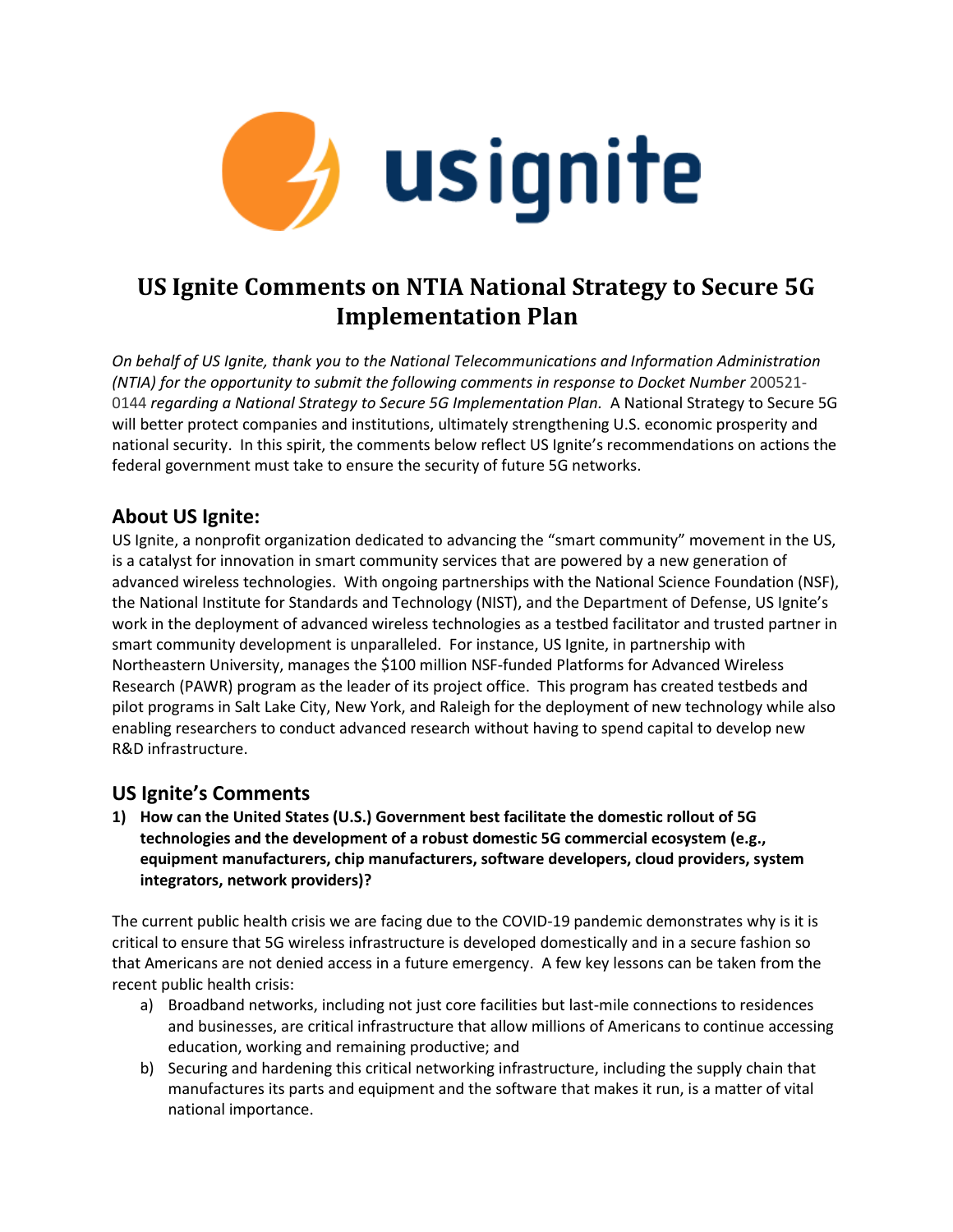- c) The dramatic increase and escalation of cyberattacks against a variety of organizations demonstrates that in developing a 5G architecture, **security should not be considered after the fact**. US Ignite recommends the federal government, in particular the Department of Defense (DOD) and the Department of Homeland Security (DHS), should co-lead establishing the necessary security standards & requirements for domestic and overseas operations to ensure National Security. The requirements will need to drive the necessary supply chains to ensure the domestic supply of RF components, integrated chips sets, devices and services are secure. A national security-based network that embraces a provider neutral/open standards architecture to ensure security, promote innovation and competition, is inherent to the roll out.
- d) A workforce is needed to carry out any federal investments in 5G, and to ensure that future technologies and architectures are effectively adopted and deployed throughout the country. The federal government should consider dedicated workforce programs ranging from certificates to PhDs to ensure the future workforce can step up and address the science and technology challenges the US will face now and in the future

One key aspect of addressing the challenges facing the US today is to ensure that there are open, secure, and reliable sources of 5G equipment and software available to US network operators regardless of geopolitical concerns or disruptions to the global supply chain. While current mobile carrier networks are built to international standards (e.g., 3G or 4G), the software that runs the equipment in those networks is proprietary and is owned by chip and radio manufacturers. This makes innovation more difficult, as any company trying to innovate to provide lower cost or improved equipment often must either pay to use software from others or create its own network software from scratch – a lengthy and expensive proposition. It is critical that the architecture for 5G networks be open and interoperable so that future advanced networks are not dependent on one equipment manufacturer, especially not one operating or beholden to an adversarial nation. To accomplish this, US Ignite offers the following recommendations in response to NTIA's questions below.

#### **2) How can the U.S. Government best foster and promote the research, development, testing, and evaluation of new technologies and architectures?**

To achieve the technology goals and outcomes discussed above, the federal government should invest additional funding into research and development (R&D) to develop Open Radio Access Network (open RAN) technology. US Ignite recommends that NTIA establish a **Wireless Supply Chain Innovation Grant Program,** as proposed by the House and the Senate in the *USA Telecommunications Act*. As proposed in the bill, NTIA would establish a \$750 million grant program that would see to achieve the following:

- a) Promote the development of technology, including software, hardware, and microprocessing technology, that will enhance competitiveness in the fifth-generation (commonly known as "5G") and successor wireless technology supply chains.
- b) Accelerate development and deployment of open interface standards-based compatible, interoperable equipment, such as equipment developed pursuant to the standards set forth by organizations such as the O-RAN Alliance, the Telecom Infra Project, 3GPP, the O-RAN Software Community, or any successor organizations.
- c) Promote compatibility of new 5G equipment with future open standards-based, interoperable equipment.
- d) Manage integration of multi-vendor network environments.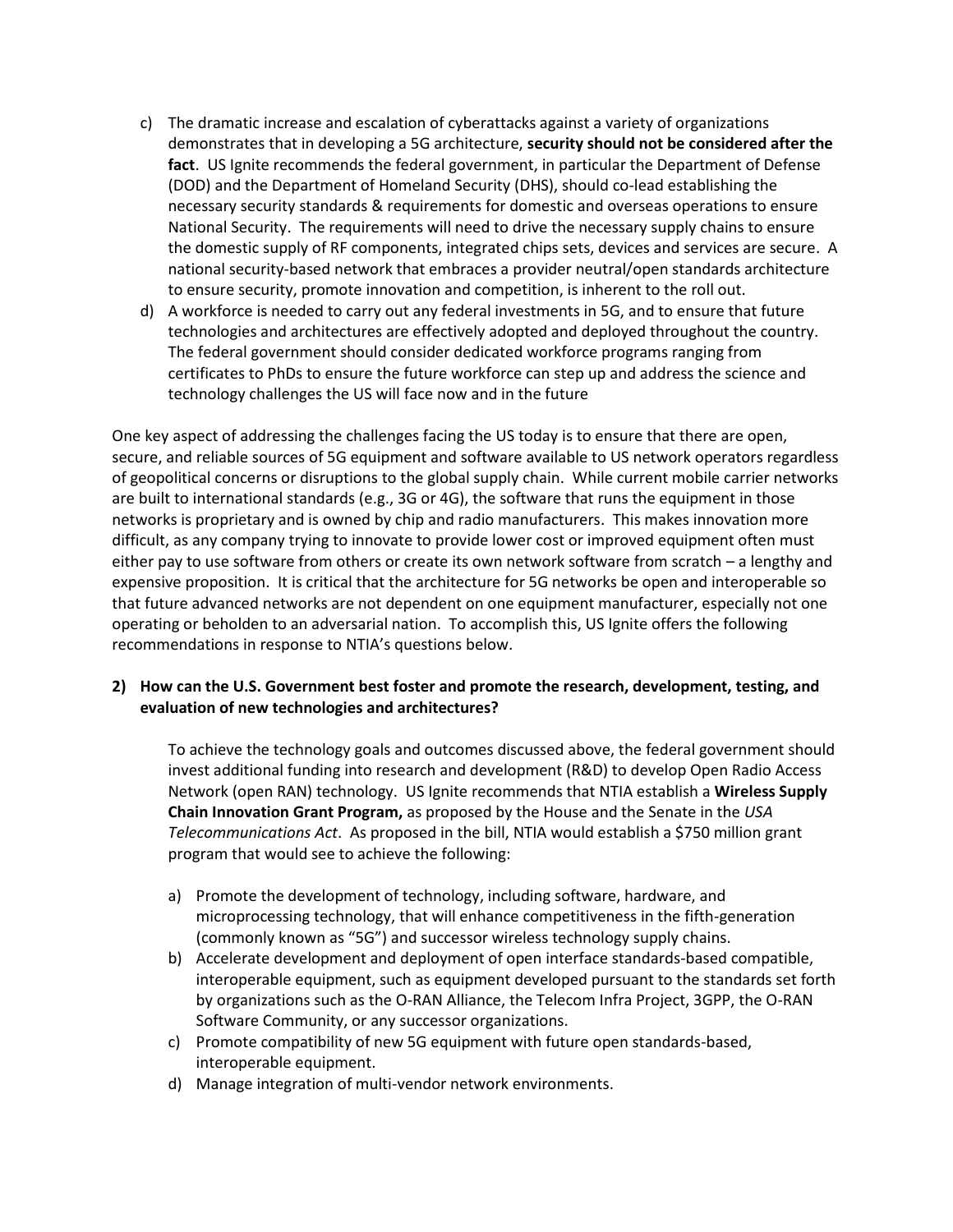- e) Create objective criteria to define equipment as compliant with open standards for multivendor network equipment interoperability.
- f) Promote development and inclusion of security features enhancing the integrity and availability of equipment in multi-vendor networks.
- g) Promote the application of network function virtualization to facilitate multi-vendor interoperability and a more diverse vendor market."

US Ignite proposes to bring its multi-stakeholder consortium model to bear in assisting NTIA with these efforts. This model, developed as a part of US Ignite's \$100 million PAWR program, would allow NTIA to maintain a focused, long-term partnership with a variety of federal, academic, and industry stakeholders. It could be used to establish and support an R&D consortium to host and maintain open RAN technical contributions under an open source license and to provide incentives for code contributions, proofs of concepts, and joint technology development, and it could better achieve the long-term goals of this program than would be available by funding small, disparate research efforts. US Ignite also recommends that NTIA learn from and leverage the NSF-led PAWR program that has stood up open access wireless research testbeds at locations across the country.

**3) What areas of research and development should the U.S. Government prioritize to achieve and maintain U.S. leadership in 5G? How can the U.S. Government create an environment that encourages private sector investment in 5G technologies and beyond? If possible, identify specific goals that the U.S. Government should pursue as part of its research, development, and testing strategy.** 

US Ignite believes that federal investment in research and development is critical to advancing open RAN research and establishing a secure 5G architecture. Ultimately, this requires a whole of government approach that brings in international partners and allies to collaborate on R&D and engineering to achieve our 5G goals. US Ignite recommends that, in addition the proposed Wireless Supply Chain Innovation Grant program described above, the federal government should undertake the following R&D efforts:

- a) Focus investments towards system security and resiliency on an engineering and strategic level.
- b) As noted above, invest in STEM education and workforce programs, ranging from certificates to PhDs, to develop a workforce that is capable of researching, developing, and deploying 5G and next generation wireless technologies and network architectures.
- c) Encourage investment in the Internet-of-Things and Industrial-Internet-of-Things -- Massive deployments of IoT nodes need well-tested end-to-end system deployments and holistic research and innovation contributions not only across all layers of protocol stack but even from an architectural perspective as we proceed towards virtual network slices. The federal government should be actively pushing for employing open-source initiatives like ONAP and open RAN in the IoT sector.
- d) Preventing the network infrastructure of military bases from cyber-attacks through hardened, vetted solutions from open approach of 5G deployments by promoting and funding research focused across different bands of spectrum, beyond just mmWave spectrum. Additional information on this topic can be found at [https://spectrum.ieee.org/tech-talk/telecom/standards/how-america-can-prepare-to-live](https://spectrum.ieee.org/tech-talk/telecom/standards/how-america-can-prepare-to-live-in-chinas-5g-world)[in-chinas-5g-world.](https://spectrum.ieee.org/tech-talk/telecom/standards/how-america-can-prepare-to-live-in-chinas-5g-world)